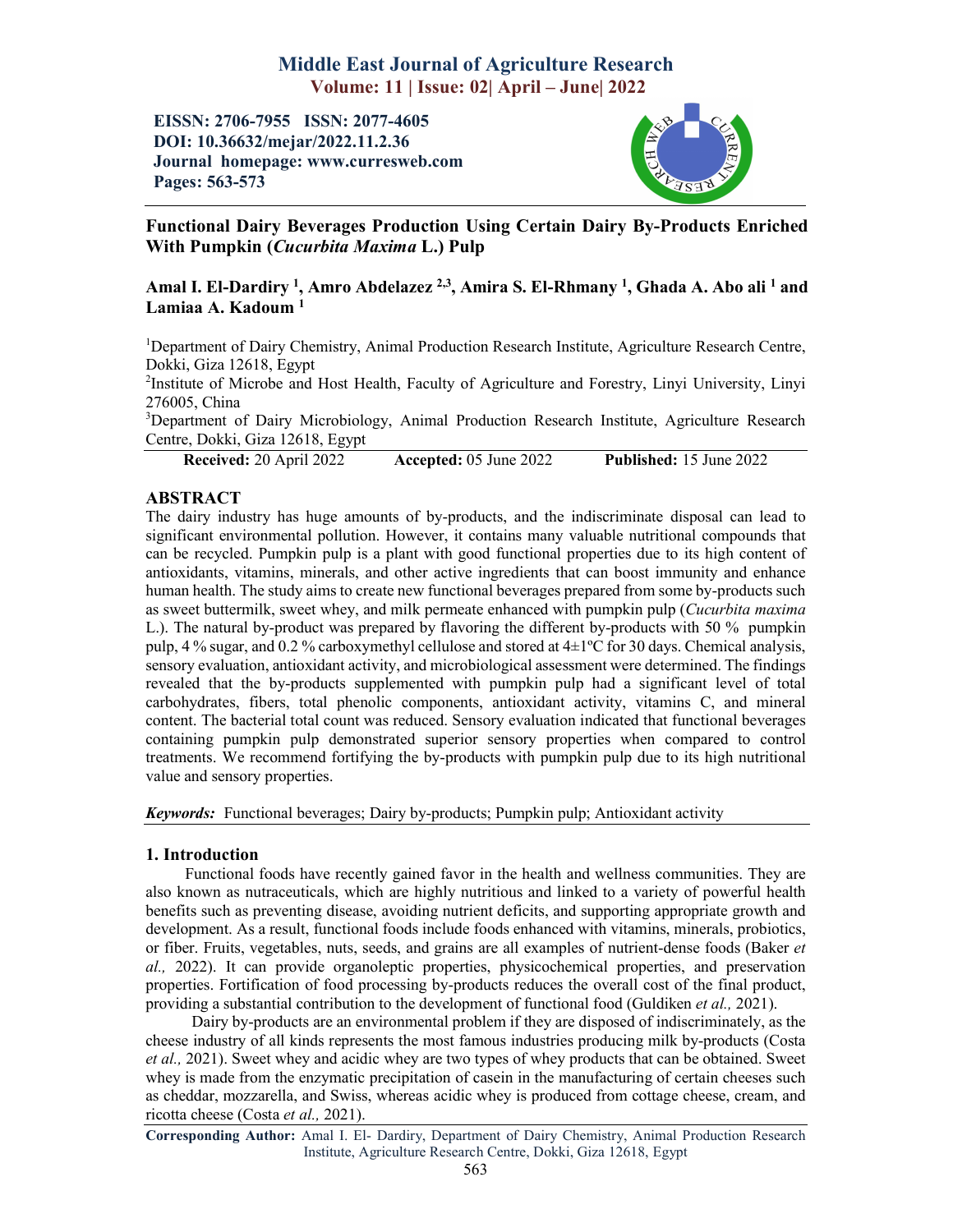Buttermilk is a popular and nutritious drink for people who suffer from lactose intolerant, and it is made from churned unfermented milk cream (Burns *et al.,* 2010). It also contains a lot of proteins, vitamins, milk salts, and other nutrients. Although there is a broad variety of buttermilk on the market, they cannot be termed nutritious beverages owing to the inclusion of sugar, flavors, and preservatives, which may cause more significant health issues. As a result, preparing buttermilk with natural flavor and lactic acid bacteria that add nutrients is highly suggested to decrease the unpleasant flavor and improve customer acceptability (Gebreselassie and Beyene 2016).

Milk permeate is a by-product of the dairy industry with low bacterial contamination. It is obtained during the production of milk protein and contains lactose, minerals, and whey proteins with a pH similar to milk. However, its organoleptic properties are unattractive to customers. Although it cannot be recommended as a stand-alone high-value nutritious supplement. As a result, fermentation with certain lactic acid bacteria strains can improve its properties (Zokaityte *et al.,* 2020).

Pumpkin (*Cucurbita maxima* L.) is a plant simple to grow that is also used as a functional vegetable and has therapeutic and medicinal properties (Dinu *et al.,* 2016). It is rich in carotenoids, a precursor of vitamin A, a powerful antioxidant such as polyphenols and carotenoids, and a natural colorant found mostly in pulp and peels. As well as, other bioactive components such as minerals, and vitamin C are particularly important for human health (Kulczyński and Gramza-Michałowska 2020). Additionally, Pumpkin is consumed fresh as well as in the form of preserves such as soups, smoothies, and juices. Furthermore, Pumpkin flesh is used for bread, cakes, cookies, chocolates, and sweets. Also, Flowers, leaves, fruits, peel, and seeds are all edible components of the plant (Kim *et al.,* 2012). Based on dry weight, pumpkin pulp contains 3  $g/100$  g protein, 2.3  $g/100$  g fat, 171.9 mg/g carotenoid, and 66  $g/100$  g carbohydrate. Moreover, it included 9-10 mg/100 g of vitamin E and 2-10 mg/100 g of vitamin C (Kulczyński and Gramza-Michałowska 2020). The study proposes to investigate various milk byproducts combined with pumpkin pulp to produce low-cost functional beverages that improve human health.

## 2. Material and Methods

## 2.1. Materials

Sweet whey protein was extracted from mozzarella cheese and milk permeate was previously produced from buffalo milk using the ultrafiltration technique of the Carbo-sep ultrafiltration equipment (SFEC, France), Cairo University, Egypt. Sweet buttermilk was obtained from butter that was produced from buffalo milk provided by the animal production research institute, agriculture research center, Egypt. Sodium carboxymethyl cellulose (CMC) was obtained from Misr Food Additives (MIFAD, Egypt). A commercial-grade of granulated sugar and pumpkin fruit was obtained from the local market. in Egypt.

### 2.1.1. Preparation of pumpkin pulp

Ripe pumpkins weighing between 2-3 kg were used and composition properties were demonstrated in Table 1. It was washed with tap water, and distilled water then dried. With sharp knives, the pumpkin fruits were peeled, seeds were removed, and the pulp was sliced into 2-3 mm thick pieces. Pumpkin pulp was steam-cooked for 10 min at 80°C (Patel *et al.,* 2020). The cooked pumpkin pulp was blended using a hand blender (Braun, Germany). Following that, the steam-cooked pumpkin pulp was poured into clean sanitized glass bottles 250 ml, then the bottle was heated at 110°C for 25 min, and chilled for the next step of by-product beverage production.

## 2.1.2. Preparation of the functional beverages

Fresh buffalo buttermilk, sweet whey, and milk permeate were mixed with  $4\%$  (v/v) sucrose and 0.2 % carboxymethyl cellulose (CMC) (Sigma-Aldrich, Germany) at 40°C, then 50 % of prepared pumpkin pulp was added to each beverage, then boiled to 85°C in a water bath for 15 min and swiftly cooled to  $4\pm1$ °C before being stored for 30 days in sanitized glass bottles 250 ml for the end of experiments (Atallah 2015).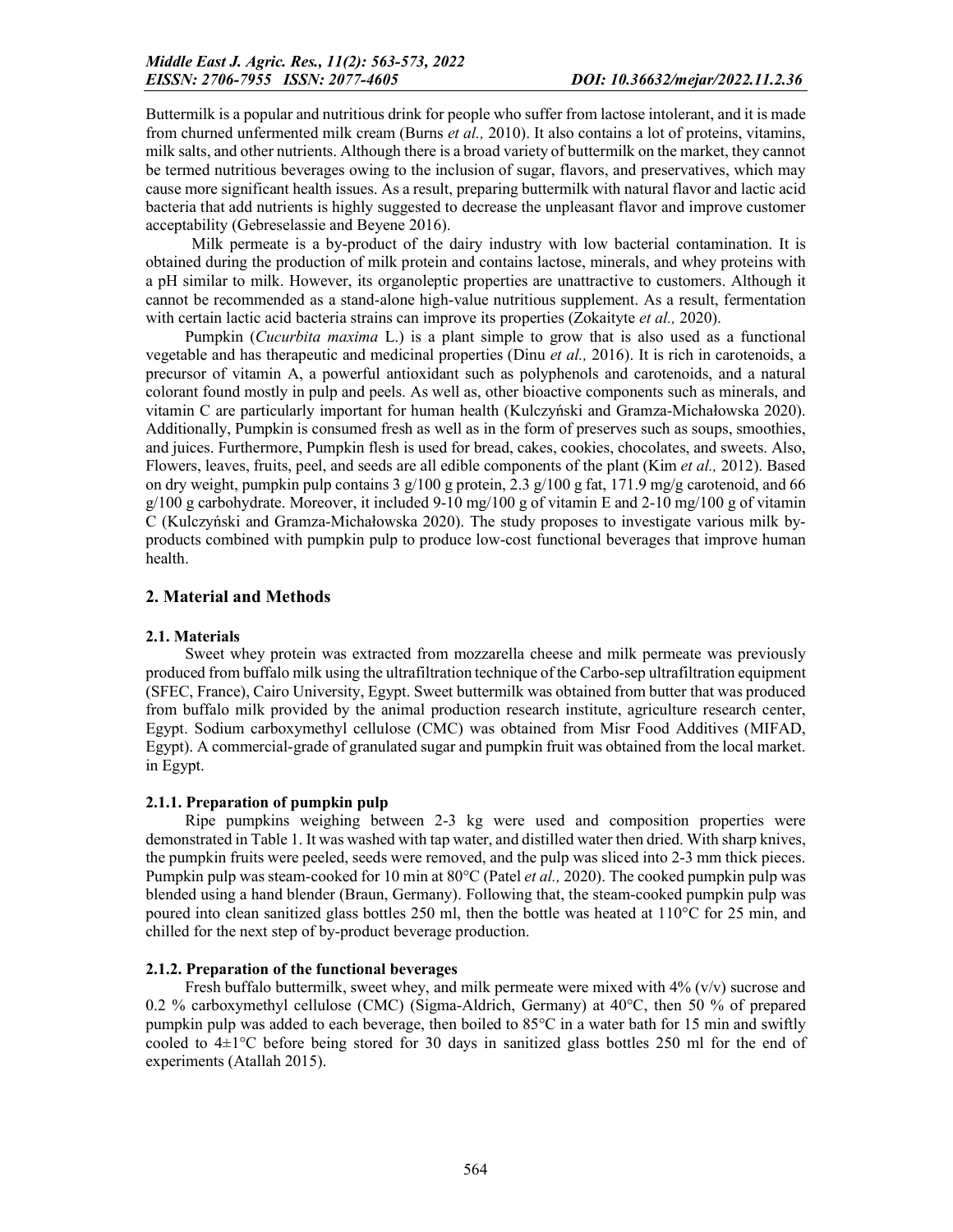#### 2.1.3. Chemical composition of by-products and pumpkin pulp

The chemical composition of each by-product beverage and pumpkin pulp, such as protein, fat, ash, fiber, dry matter, and minerals including (K, Mg, Fe, Cu, P, and Zn) were assessed using the Association of Official Analytical Chemists recommendations (AOAC 2012), and β- Carotene (Barros and Ferreira 2010). Furthermore, pH was determined with a pH meter (Hanna, Italy). The carbohydrate content was calculated as described by the following equation:

 $Carbohydrates % = 100 - (protein + fat + fiber + ash + moisture)$ 

### 2.1.4. The viscosity of by-products and pumpkin pulp

The viscosity of by-product beverages was determined using (Brookfield DV- E viscometer) and spindle 4 at rpm 20 in 200 ml of by-product samples. The temperature was maintained at 25°C, and the viscosity was measured in centipoises (cp).

2.1.5. Flow time. Flow time was measured through a 50-ml pipette (Arbuckle 1986).

### Microbiological evaluation

Total bacterial count and molds and yeast count were determined according to standard methods for the examination of dairy products (APHA 2004).

### Antioxidant and phenolic content assessment

The antioxidant composition, total phenols, total flavonoids, and Vit. C contents were determined (Lee *et al.,* 2021).

### Sensory evaluation

About 12 experts (5 males and 7 females ages ranging from 32 to 60 years) working as researchers and professors at the animal production research institute, Egypt were surveyed as sensory evaluation test participants. In a 26±2°C environment, about 30 mL beverage samples in 60 mL plastic cups were labeled with three numerical numbers and delivered to committee members in random order for comparison between beverage samples, and others as the control without pumpkin pulp addition. All volunteers confirmed that they had no dairy allergies or other health issues. Descriptive analysis was used to explore variations in the sensory characteristics of by-product beverage samples. Additionally, color (10) and appearance (30), flavor (60), and overall acceptability (100) were scored (Patel *et al.,*  2020). There was a three-minute break between samples. To refresh the assessors' palates, water was offered. All beverage samples were kept at 4°C for 30 days, with by-product beverages free of pumpkin serving as the reference standard.

### Statistical analysis

The mean  $\pm$  standard deviation (Mn $\pm$ SD) was used to express all values. For each test, a minimum of three separate experiments were performed. Two-way analysis of variance was used to evaluate the statistical significance of data comparisons (ANOVA). Statistical significance was defined as  $p<0.05$ . Statistical analysis was performed using SAS system software (version 9.1, SAS Institute, Cary, NC, USA) to compute F values and compare means using Duncan's multiple range test.

## 3. Results and Discussion

## 3.1. Chemical composition of by-products and pumpkin pulp

Table 1. shows the chemical composition of sweet buttermilk (SBM), sweet whey (SW), milk permeate (MP), and pumpkin pulp (PP) used to manufacture functional beverages. The results were not statistically significant at  $p<0.05$ . PP had the greatest dry matter (DM) of 13.47 $\pm$ 0.01 %, ash of 2.04±0.11%, total carbohydrates of 8.70±0.21 %, fiber of 1.88±0.03%, and pH of 7.23±0.21. The lowest amounts of DM and fat were seen in SW (6.28 $\pm$ 0.21, 0.21 $\pm$ 0.12%) and MP (6.42 $\pm$ 0.42, 0.45 $\pm$ 0.11%), respectively. SBM had the greatest protein amount (4.42±0.02 %). SW and PM exhibited a small similarity of  $0.68\pm0.32$  and  $0.24\pm0.43$  %, respectively. These results agreed El-Dardiry, A. I. (2017); Gab-Allah,R. H. and El-Dardiry, A. I. (2016).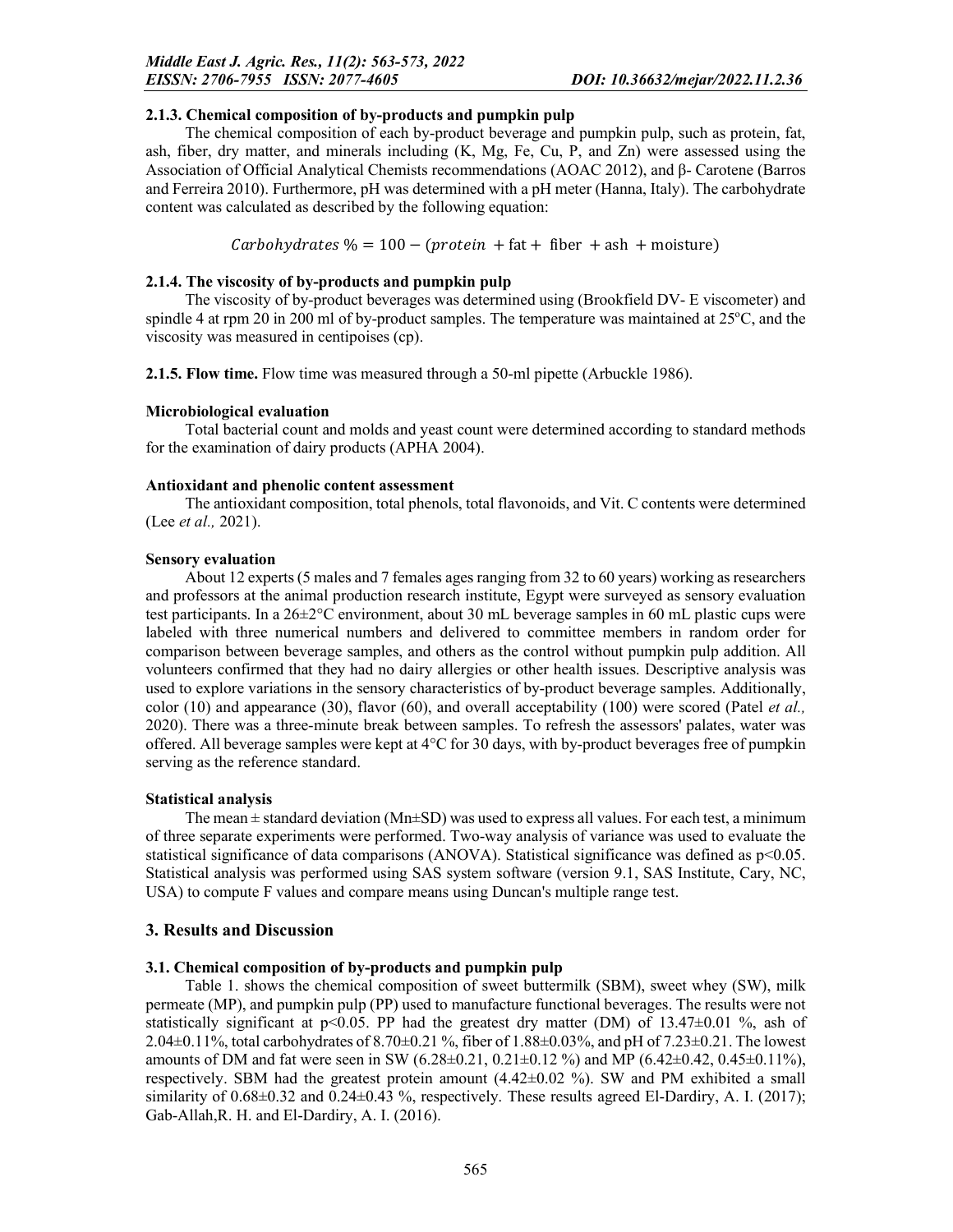| <b>Treatments</b> | - DM                     | Fat                          | <b>Protein</b>               | Ash                          | Fiber                        | <b>Total Carbs</b>           |
|-------------------|--------------------------|------------------------------|------------------------------|------------------------------|------------------------------|------------------------------|
| <b>SBM</b>        | $11.16\pm0.01B$          | $1.16 \pm 0.1^{\rm A}$       | $4.42 \pm 0.22^{\rm A}$      | $0.75 \pm 0.12^{\rm B}$      | ND                           | $4.83 \pm 0.21$ <sup>C</sup> |
| <b>SW</b>         | $6.28\pm0.21^{D}$        | $0.21 \pm 0.12$ <sup>C</sup> | $0.68 \pm 0.23$ <sup>B</sup> | $0.54 \pm 0.21$ <sup>C</sup> | ND                           | $4.85 \pm 0.11$ <sup>C</sup> |
| <b>MP</b>         | $6.42 \pm 0.42^{\circ}$  | $0.45 \pm 0.11^{\rm B}$      | $0.24 \pm 0.13^{\rm D}$      | $0.38\pm0.21^{D}$            | ND                           | $5.35\pm0.14^{\rm B}$        |
| <b>PP</b>         | $13.47 \pm 0.62^{\rm A}$ | $0.28 \pm 0.11$ <sup>C</sup> | $0.57 \pm 0.14$ <sup>C</sup> | $2.04\pm0.16^{\rm A}$        | $1.88 \pm 0.18$ <sup>A</sup> | $8.7 \pm 0.78$ <sup>A</sup>  |

Table 1: Chemical analysis of by-products and pumpkin used in the preparation of functional beverages.

Sweet Buttermilk (SBM); Sweet Whey (SW); Milk Permeate (MP), and Pumpkin pulp (PP). Different lowercase superscript letters show a significant difference (p< 0.05). ND: Not detected

#### 3.2. Chemical composition of functional beverages

The chemical composition of functional beverages during the 30 days of storage at  $4\pm1$ °C was determined. Table 2. shows the antioxidant components of functional beverages and pumpkin pulp. PP had the greatest quantities of β-carotene, vitamin C, flavonoids, and total phenols  $(10.67\pm1.23,$  $12.11\pm0.32$ ,  $3.14\pm0.22$ , and  $42.98\pm0.12$  mg/100 g) respectively. Furthermore, the antioxidant activity of PP was determined 81.92±1.23 mg/100 g however this was not investigated in the SBM, SW, or MP assays.

Table 2: The antioxidant composition of by-products and pumpkin pulp used in prepared functional beverages.

| Antioxidants composition $(mg/100g)$ | <b>SBM</b>               | <b>SW</b>               | MР                       | PP                            |
|--------------------------------------|--------------------------|-------------------------|--------------------------|-------------------------------|
| β-Carotene                           | ND                       | ND.                     | ND                       | $10.67 \pm 1.23^{\rm A}$      |
| <b>Antioxidant activity</b>          | $18.23 \pm 0.21^{\rm B}$ | $7.98 \pm 0.32^{\rm D}$ | $11.04 \pm 0.34^{\circ}$ | $81.92 \pm 1.23$ <sup>A</sup> |
| <b>Total phenols</b>                 | ND                       | ND.                     | ND                       | $42.98 \pm 0.12^B$            |
| <b>Total flavonoids</b>              | ND.                      | ND.                     | ND                       | $3.14 \pm 0.22^D$             |
| Vit. C                               | ND                       | ND.                     | ND                       | $12.11 \pm 0.32$ <sup>A</sup> |

Sweet Buttermilk (SBM); Sweet Whey (SW); Milk Permeate (MP), and Pumpkin pulp (PP). Different lowercase superscript letters show a significant difference ( $p$  < 0.05). ND: Not detected

Several studies have looked into the carotenoid content of pumpkin, but little is known about the phenolic content and antioxidant activity of pumpkin. As a result, the findings agreed with those of (Panato and Muller 2022), who stated that fruits and vegetables, such as pumpkin, have a high concentration of carotenoids, vitamins, and dietary fiber and are commonly recognized as an essential component of a healthy diet.

Table 3. showed the chemical composition of functional beverages SBM, SW, and MP as controls for SBM<sub>C1</sub>, SW<sub>C2</sub>, and MP<sub>C3</sub>, and after pumpkin pulp addition as treatments for SBM<sub>T1</sub>, SW<sub>T2</sub>, and MP<sub>T3</sub>. The results obtained were presented both fresh and after 30 days of storage. Fresh SBM<sub>C1 and T1</sub> was the highest DM values at  $14.88\pm0.05$  and  $15.99\pm0.01$  % respectively. Whereas SBM<sub>C1 and T1</sub> after 30 days of storage were 14.98 $\pm$ 0.02, and 16.12 $\pm$  0.04 % respectively. On the other hand, fresh SW<sub>C2, and</sub>  $_{T2}$  showed the lowest DM content 10.22 $\pm$ 0.22, and 13.66 $\pm$ 0.2% respectively. While SW<sub>C2, and T2</sub> after 30 days of storage were 10.27 $\pm$ 0.2, and 13.70 $\pm$ 0.2% respectively. Also, SBM<sub>C1 and T1</sub> showed the highest fat levels in freshly treated at  $1.11\pm0.05$ , and  $0.68\pm0.2\%$  respectively as well, it was  $1.11\pm0.11$ , and  $0.69\pm0.21\%$  after 30 days of storage. While SW<sub>C2 and T2</sub> had high similarity results in both fresh and after 30 days of storage 0.20±0.2, and 0.23±0.2% respectively.

SBM had greater protein and ash levels as compared to the other treatments. In the same comparison, MP receives the lowest score in both controls and after pumpkin addition. While the results for carbohydrates varied, the highest values for  $PM_{C3}$  and  $_{T3}$  with fresh carbohydrates were 9.33 $\pm$ 0.43 and  $10.81\pm0.2$  %, respectively. While it was  $9.32\pm1.12$ % and  $10.76\pm3.11$ % after 30 days of storage, respectively. SBM<sub>C1</sub> and T<sub>1</sub> had the lowest carbohydrate levels while fresh at  $9.33\pm0.43\%$  and 30 days of storage had  $10.81\pm0.2\%$ . Furthermore, fresh SBM<sub>C1 and T1</sub> had the greatest pH values of 6.4 $\pm0.05$  and  $6.82\pm0.02$ , and during 30 days of storage, they showed  $6.01\pm0.01$  and  $6.50\pm0.14$ , respectively, whereas PM<sub>C3</sub> and  $T_3$  had the lowest pH values of 5.86 $\pm$ 0.21 and 6.48 $\pm$ 0.3, and during 30 days of storage, 5.47 $\pm$ 0.16 and 6.12 $\pm$ 0.31, respectively.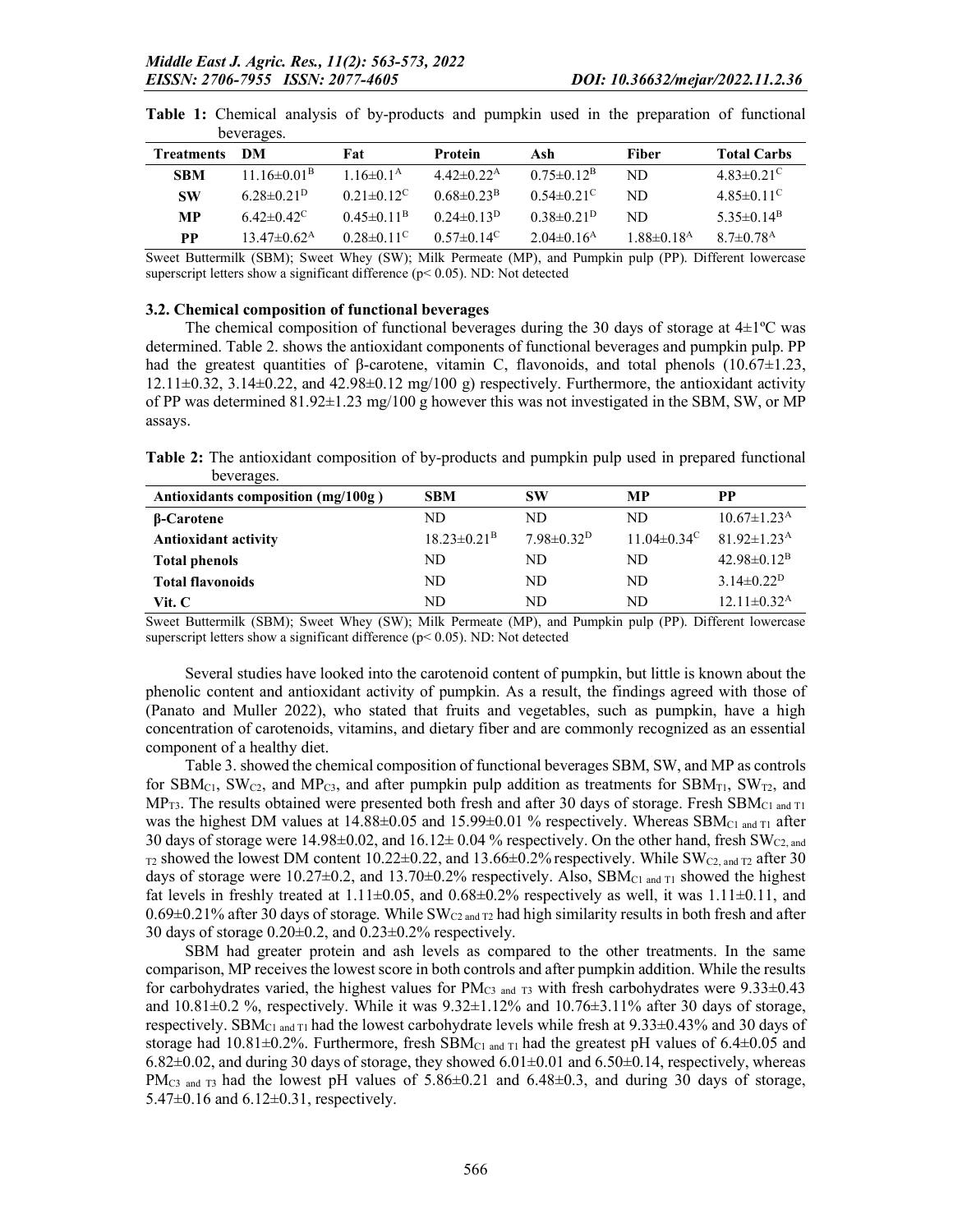|                                  | <b>SBM</b>                     |                                | $\textbf{SW}$                  |                                | <b>MP</b>                      |                                |
|----------------------------------|--------------------------------|--------------------------------|--------------------------------|--------------------------------|--------------------------------|--------------------------------|
| <b>Chemical</b><br>composition % |                                |                                |                                | Fresh                          |                                |                                |
|                                  | $\mathbf{C}_1$                 | $T_1$                          | C <sub>2</sub>                 | T <sub>2</sub>                 | C <sub>3</sub>                 | $\mathbf{T}_3$                 |
| Dry matter                       | $14.88{\pm}0.05^{\text{Bd}}$   | $15.99 \pm 0.1$ <sup>Ad</sup>  | $10.22 \pm 0.22$ Fd            | $13.66 \pm 0.2^{Dd}$           | $10.35 \pm 0.02$ <sup>Ed</sup> | $13.72 \pm 0.02^{cd}$          |
| Fat                              | $1.11{\pm}0.05^{\text{Ad}}$    | $0.68 \pm 0.2$ <sup>Bc</sup>   | $0.20 \pm 0.2$ <sup>Fd</sup>   | $0.23 \pm 0.2$ <sup>Ec</sup>   | $0.43 \pm 0.2$ <sup>Cd</sup>   | $0.35 \pm 0.2^{Dc}$            |
| Protein                          | $4.59 \pm 0.02$ <sup>Ad</sup>  | $2.39 \pm 0.2^{Bd}$            | $0.64 \pm 0.3^{\text{Cd}}$     | $0.61 \pm 0.1^{Dd}$            | $0.22 \pm 0.4$ <sup>Fd</sup>   | $0.39 \pm 0.5$ <sup>Ed</sup>   |
| Ash                              | $0.71 \pm 0.01^{Dd}$           | $1.33 \pm 0.2$ <sup>Ad</sup>   | $0.51 \pm 0.3$ <sup>Ed</sup>   | $1.23 \pm 0.34$ <sup>Bd</sup>  | $0.36 \pm 0.65$ <sup>Fd</sup>  | $1.15 \pm 0.1^{Cd}$            |
| <b>Fiber</b>                     | ND                             | $1.01 \pm 0.2^{\rm Ac}$        | ND                             | $1.01{\pm}0.4^{\text{Ad}}$     | ND                             | $1.01{\pm}0.2^{\rm Ac}$        |
| <b>Total Carbs</b>               | $8.47 \pm 0.05$ <sup>Fd</sup>  | $10.6 \pm 0.2^{Bd}$            | $8.86 \pm 0.02$ <sup>Ed</sup>  | $10.56 \pm 0.2$ <sup>Cb</sup>  | $9.33 \pm 0.43^{Dd}$           | $10.81 \pm 0.2$ <sup>Ad</sup>  |
| pH                               | $6.4 \pm 0.05^{\text{Ca}}$     | $6.82 \pm 0.02$ <sup>Aa</sup>  | $6.13 \pm 0.03^{Da}$           | $6.64 \pm 0.2^{Ba}$            | $5.86 \pm 0.21$ <sup>Ea</sup>  | $6.48 \pm 0.3$ <sup>Ca</sup>   |
|                                  |                                |                                | 10 days                        |                                |                                |                                |
|                                  | C <sub>1</sub>                 | $\mathbf{T}_1$                 | C <sub>2</sub>                 | T <sub>2</sub>                 | $\mathbf{C}_3$                 | $\mathbf{T}_3$                 |
| Dry matter                       | $14.95\pm0.02^{\mathrm{Be}}$   | $16.07 \pm 0.27$ <sup>Ac</sup> | $10.24 \pm 0.2$ <sup>Fc</sup>  | $10.27 \pm 0.2^{Dc}$           | $13.67 \pm 0.02$ <sup>Ec</sup> | $13.73 \pm 0.02$ <sup>Cc</sup> |
| Fat                              | $1.11 \pm 0.02$ <sup>Ac</sup>  | $0.68 \pm 0.01$ <sup>Bc</sup>  | $0.20 \pm 0.3$ <sup>Fc</sup>   | $0.23 \pm 0.11$ <sup>Eb</sup>  | $0.43 \pm 0.05$ <sup>Cc</sup>  | $0.35 \pm 0.5^{Dc}$            |
| Protein                          | $4.61 \pm 0.01$ <sup>Ac</sup>  | $2.40 \pm 0.02$ <sup>Bc</sup>  | $0.65 \pm 0.1$ <sup>Cc</sup>   | $0.62 \pm 0.2^{Dc}$            | $0.23 \pm 0.05$ Fc             | $0.40{\pm}0.2^{\rm Ec}$        |
| Ash                              | $0.72 \pm 0.05^{Dc}$           | $1.33 \pm 0.2$ <sup>Ac</sup>   | $0.52 \pm 0.05^{\text{Ec}}$    | $1.24 \pm 0.03$ <sup>Bc</sup>  | $0.37 \pm 0.3$ <sup>Fc</sup>   | $1.16 \pm 0.02$ <sup>Cc</sup>  |
| <b>Fiber</b>                     | ND                             | $1.01 \pm 0.01$ <sup>Ac</sup>  | ND                             | $1.01 \pm 0.05$ <sup>Ac</sup>  | ND                             | $1.01 \pm 0.1^{Ab}$            |
| <b>Total Carbs</b>               | $8.46 \pm 0.05$ <sup>Fc</sup>  | $10.62 \pm 0.5$ <sup>Cc</sup>  | $8.86\pm0.01$ <sup>Ec</sup>    | $10.55 \pm 0.2^{\rm Bc}$       | $9.33 \pm 0.05^{Dc}$           | $10.81 \pm 0.1$ <sup>Ac</sup>  |
| pH                               | $6.34 \pm 0.5^{\rm cb}$        | $6.68 \pm 0.01^{Ab}$           | $6.02 \pm 0.02^{Db}$           | $6.49 \pm 0.03^{Db}$           | $5.73{\pm}0.01^{\mathrm{Eb}}$  | $6.32 \pm 0.05^{\rm{Cb}}$      |
|                                  |                                |                                | 20 days                        |                                |                                |                                |
|                                  | $C_1$                          | $T_1$                          | C <sub>2</sub>                 | T <sub>2</sub>                 | $C_3$                          | $\mathbf{T}_3$                 |
| Dry matter                       | $14.94 \pm 0.22^{Bb}$          | $16.09 \pm 0.73$ <sup>Ab</sup> | $10.25 \pm 0.24$ <sup>Fa</sup> | $13.68 \pm 0.2^{Db}$           | $10.38 \pm 0.02$ <sup>Eb</sup> | $13.72 \pm 0.02$ <sup>Cb</sup> |
| Fat                              | $1.11 \pm 0.05^{Ab}$           | $0.69 \pm 0.22^\text{Bb}$      | $0.2 \pm 0.05$ <sup>Fb</sup>   | $0.23 \pm 0.1$ <sup>Ea</sup>   | $0.43 \pm 0.05^{\rm{Cb}}$      | $0.35 \pm 0.01^{Db}$           |
| Protein                          | $4.63 \pm 0.5^{Ab}$            | $2.42 \pm 0.02^{Bb}$           | $0.66 \pm 0.01$ <sup>Cb</sup>  | $0.63 \pm 0.15^{Db}$           | $0.25 \pm 0.5$ <sup>Fb</sup>   | $0.41 \pm 0.1$ <sup>Eb</sup>   |
| Ash                              | $0.73 \pm 0.05^{Db}$           | $1.34 \pm 0.1^{Ab}$            | $0.53 \pm 0.12$ <sup>Eb</sup>  | $1.24 \pm 0.11^{Bb}$           | $0.37\pm0.01^{\mathrm{Fb}}$    | $1.16 \pm 0.13$ <sup>Cb</sup>  |
| <b>Fiber</b>                     | N <sub>D</sub>                 | $1.01 \pm 0.12^{Ab}$           | N <sub>D</sub>                 | $1.01{\pm}0.04^{\mathrm{Aa}}$  | ND                             | $1.01 \pm 0.15^{Ab}$           |
| <b>Total Carbs</b>               | $8.46 \pm 0.21$ <sup>Eb</sup>  | $10.62 \pm 0.04$ <sup>Bb</sup> | $8.86 \pm 0.1$ <sup>Eb</sup>   | $10.55 \pm 0.01$ <sup>Cb</sup> | $9.32 \pm 0.12^{Db}$           | $10.7 \pm 0.11^{Ab}$           |
| pH                               | $6.2 \pm 0.11$ Cc              | $6.60 \pm 0.01$ Ac             | $5.88 \pm 0.51$ <sup>Dc</sup>  | $6.36 \pm 0.05$ <sup>Bc</sup>  | $5.61 \pm 0.1$ <sup>Ec</sup>   | $6.22 \pm 0.01$ <sup>Cc</sup>  |
|                                  |                                |                                | 30 days                        |                                |                                |                                |
|                                  | $C_1$                          | $T_1$                          | C <sub>2</sub>                 | T <sub>2</sub>                 | C <sub>3</sub>                 | T <sub>3</sub>                 |
| Dry matter                       | $14.98 \pm 0.02$ <sup>Ba</sup> | $16.12 \pm 0.04$ <sup>Aa</sup> | $10.27 \pm 0.2$ Fa             | $13.70 \pm 0.2^{Da}$           | $10.40 \pm 0.01$ <sup>Ea</sup> | $13.73 \pm 0.04$ <sup>Ca</sup> |
| Fat                              | $1.11{\pm}0.11^{\mathrm{Aa}}$  | $0.69 \pm 0.21$ <sup>Ba</sup>  | $0.20 \pm 0.12$ <sup>Ea</sup>  | $0.23 \pm 0.01^{Da}$           | $0.43 \pm 0.15$ <sup>Ca</sup>  | $0.35 \pm 0.11$ <sup>Ca</sup>  |
| Protein                          | $4.70 \pm 0.03$ <sup>Aa</sup>  | $2.44 \pm 0.13^{Ba}$           | $0.67 \pm 0.11$ <sup>Ca</sup>  | $0.64 \pm 0.12^{Da}$           | $0.26 \pm 0.11^{Fa}$           | $0.42 \pm 0.01$ <sup>Ea</sup>  |
| Ash                              | $0.73 \pm 0.11^{Da}$           | $1.34 \pm 0.01$ <sup>Aa</sup>  | $0.53 \pm 0.03$ <sup>Ea</sup>  | $1.24 \pm 0.15^{Ba}$           | $0.38 \pm 0.14$ <sup>Fa</sup>  | $1.17 \pm 0.51$ <sup>Ca</sup>  |
| <b>Fiber</b>                     | ND                             | $1.01 \pm 0.13$ <sup>Aa</sup>  | ND                             | $1.01 \pm 0.15^{Aa}$           | ND                             | $1.01{\pm}0.01^{\mathrm{Aa}}$  |
| <b>Total Carbs</b>               | $8.43 \pm 0.31$ <sup>Fa</sup>  | $10.61 \pm 2.1$ <sup>Ba</sup>  | $8.85 \pm 0.14$ <sup>Ea</sup>  | $10.55 \pm 2.11$ <sup>Ca</sup> | $9.32 \pm 1.12^{Da}$           | $10.76 \pm 3.11$ <sup>Aa</sup> |
| pH                               | $6.01 \pm 0.01^{\mathrm{Dd}}$  | $6.50 \pm 0.14^{Ad}$           | $5.65 \pm 0.02$ <sup>Ed</sup>  | $6.24 \pm 0.11^{Bd}$           | $5.47 \pm 0.16$ <sup>Fd</sup>  | $6.12 \pm 0.31$ <sup>Cd</sup>  |

|  | <b>Table 3:</b> Chemical composition of functional beverages fortified with pumpkin pulp (Mean $\pm$ SD). |  |  |
|--|-----------------------------------------------------------------------------------------------------------|--|--|
|  |                                                                                                           |  |  |

Sweet Buttermilk (SBM); Sweet Whey (SW); Milk Permeate (MP), and Pumpkin pulp (PP). C<sub>1,2,3</sub> treatments are controlled without fortified pumpkin pulp.  $T_{1,2,3}$ , treatments with fortified 50 % pumpkin pulp; ND: Not detected; A, B, C, D: Means with the same letter in the same character assessed for each treatment during the storage period are not significantly different ( $p< 0.05$ ). a,b,c,d: Means with the same letter in the same character assessed among treatments in the same storage period are not significantly different ( $p<0.05$ ).

The DM results agreed with (Atallah 2015) who suggested that the slight increase in DM during storage might be due to moisture loss during cold storage. Furthermore, the obtained findings were consistent with those (Varzakas and Verpoort 2016) who investigated the chemical composition of their products enriched with pumpkin pulp, papaya pulp, and apple pulp, resulting in lower fat and protein content than raw milk. Furthermore, the increased total carbohydrate load was due to the higher sugar concentration used in product manufacturing. In addition, the obtained results were consistent with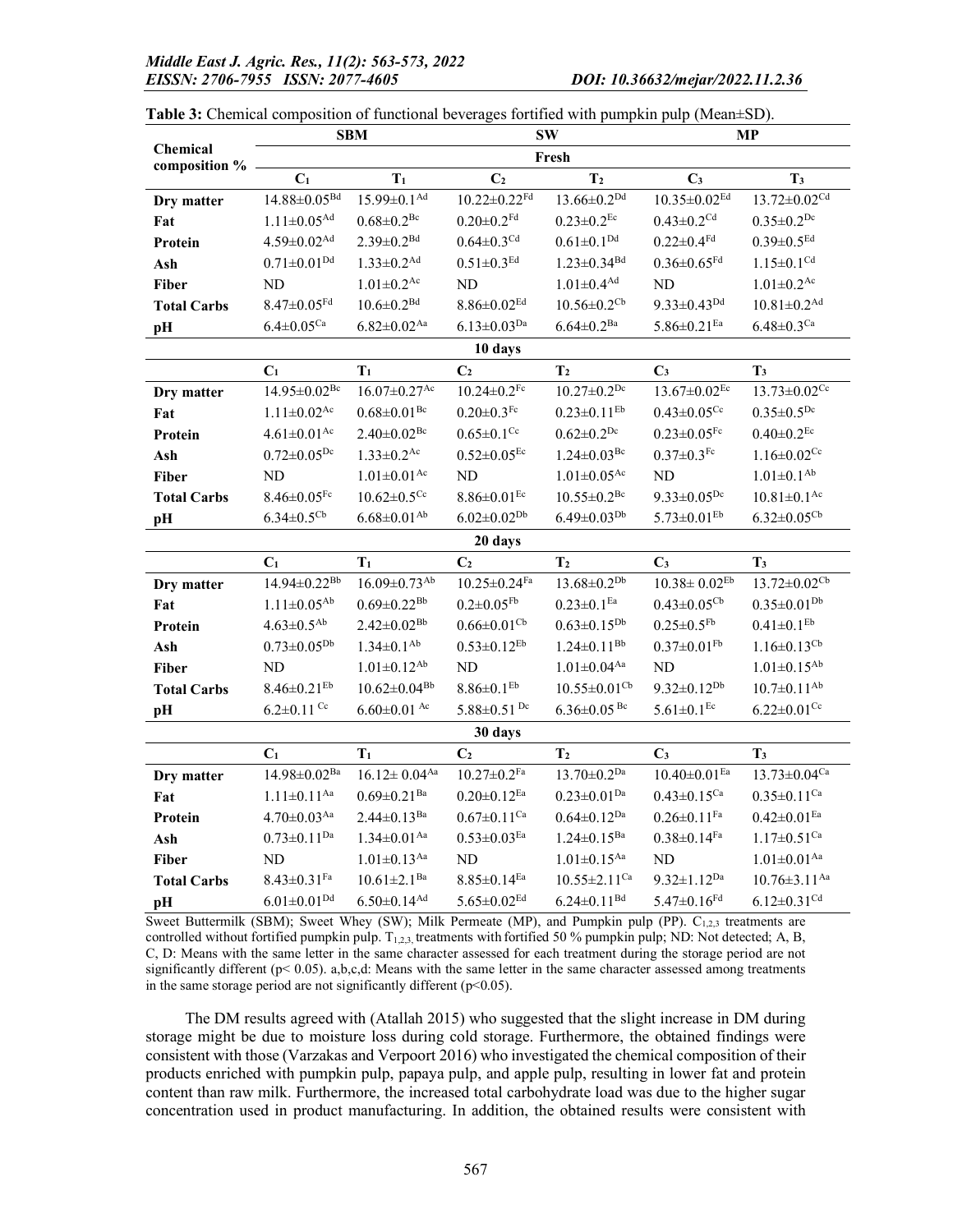those (Barakat and Hassan 2017) who investigated that the inclusion of pumpkin pulps decreased the pH of pumpkin yogurt significantly (p<0.05). Also, it corresponded with those of (Men *et al.,* 2021) who stated that pumpkin is high in dietary fiber, carotene, minerals, and vitamins. In addition, it agreed with (Patel *et al.,* 2020) who reported that pumpkin pulp has a high carotene concentration of 3 mg/100g.

#### 3.3. The vitamin and mineral content analysis

Table 4. showed the vitamin C and mineral content of functional beverages during control treatment and after pumpkin pulp addition. The results revealed no significant difference  $(p<0.05)$ across treatments. SBM<sub>C1 and T1</sub> had the highest vitamin C concentrations of  $3.02\pm0.01$  and  $7.71\pm0.01$ mg/100g, respectively. While MP<sub>C3</sub> and  $T_3$  had the highest concentration with 2.10 $\pm$ 0.01 and 7.25 $\pm$ 0.03 mg/100g. Furthermore, the mineral content of the treatments differed considerably ( $p<0.05$ ). SBM also has the greatest amounts of K, Mg, Ca, and Zn. While MP had the greatest amounts of Fe and Cu. Furthermore, SW had the greatest amount of Na in both the control and pumpkin pulp additions.

Minerals and vitamins are necessary for growth, development, wound healing, immunity, and other physiological functions. Furthermore, the results were entirely consistent with (Unal *et al.,* 2022) who demonstrated that pumpkin, like other fruits and vegetables, is high in vitamins and minerals.

Component (mg/100g) **Treatments** SBM SW MP  $C_1$   $T_1$   $C_2$   $T_2$   $C_3$   $T_3$ Vit. C  $3.02 \pm 0.01$ <sup>A</sup>  $7.71 \pm 0.01$ <sup>A</sup>  $2.41 \pm 0.11$ <sup>A</sup>  $7.40 \pm 0.32$ <sup>A</sup>  $2.10 \pm 0.01$ <sup>B</sup>  $7.25 \pm 0.03$ <sup>A</sup> Na  $16.02 \pm 0.03^{\text{A}}$   $9.21 \pm 0.01^{\text{AB}}$   $21.46 \pm 0.14^{\text{B}}$   $11.93 \pm 0.02^{\text{A}}$   $18.27 \pm 0.21^{\text{B}}$   $10.33 \pm 0.14^{\text{AB}}$ **K**  $101.28 \pm 0.11^B$   $211.14 \pm 0.1^B$   $13.78 \pm 0.23^A$   $167.39 \pm 0.32^{AB}$   $12.56 \pm 0.11^A$   $166.78 \pm 0.33^A$  $Mg$  2.34±0.21<sup>A</sup> 6.89±0.31<sup>A</sup> 2.18±0.33<sup>A</sup> 6.81±0.01<sup>A</sup> 2.07±0.01<sup>A</sup> 6.75±0.01<sup>A</sup> Ca  $92.96 \pm 0.31$ <sup>A</sup>  $57.65 \pm 0.41$ <sup>A</sup>  $46.63 \pm 0.32$ <sup>AB</sup>  $33.48 \pm 0.01$ <sup>A</sup>  $57.38 \pm 0.23$ <sup>A</sup>  $38.86 \pm 0.02$ <sup>B</sup> Fe  $0.04\pm0.01^{\text{A}}$   $0.39\pm0.01^{\text{A}}$   $0.26\pm0.01^{\text{C}}$   $0.50\pm0.31^{\text{A}}$   $0.32\pm0.41^{\text{A}}$   $0.53\pm0.01^{\text{A}}$ **Cu**  $0.02\pm0.11^{\text{A}}$   $0.08\pm0.01^{\text{C}}$   $0.04\pm0.11^{\text{C}}$   $0.09\pm0.04^{\text{A}}$   $0.05\pm0.15^{\text{C}}$   $0.09\pm0.05^{\text{A}}$ **P**  $59.47\pm0.11^{\text{A}}$   $45.73\pm0.41^{\text{A}}$   $24.75\pm0.4^{\text{A}}$   $28.38\pm0.11^{\text{C}}$   $27.98\pm0.03^{\text{A}}$   $29.99\pm0.02^{\text{C}}$ **Zn**  $0.05\pm0.41^{\circ}$   $0.18\pm0.01^{\circ}$   $0.04\pm0.12^{\circ}$   $0.18\pm0.23^{\circ}$   $0.03\pm0.51^{\circ}$   $0.17\pm0.01^{\circ}$ 

Table 4: The vitamin and minerals content mg/100g of functional beverages fortified with pumpkin pulp (Mean±SD).

Sweet Buttermilk (SBM); Sweet Whey (SW); Milk Permeate (MP), and Pumpkin pulp (PP).  $C_{1,2,3}$  treatments are controlled without fortified pumpkin pulp.  $T_{1,2,3}$  treatments with fortified 50% pumpkin pulp; A, B, C, D: Means with the same letter in the same character assessed for each treatment during the storage period are not significantly different  $(p< 0.05)$ .

#### 3.4. Antioxidant activity of functional beverages

Table 5. showed the antioxidant activity of all functional beverages including pumpkin was higher than in the control samples. However, during storage periods antioxidant activity was significantly different (p<0.05) among all treatments.

The total phenol content of functional beverages in a pumpkin was higher than that in control samples  $(p<0.05)$ . Furthermore, the total phenol level in the fresh functional beverages varied from  $0.002\pm0.01$ to 22.67 $\pm$ 0.11 mg/100g. While stored for up to 30 days increased from 0.002 $\pm$ 0.01 to 22.32 $\pm$ 0.22 mg/100g.

The findings agreed with those of (Ozer and Ozturk 2022) who indicated that pumpkin is a good source of antioxidants, total phenols, total flavonoids, and vitamin C, all of which are important nutrients in the human diet. They also observed that antioxidant activity levels decreased somewhat during cold storage. It also agreed with (Barakat and Hassan 2017) who found that adding pumpkin pulp to yogurt enhanced the antioxidant content.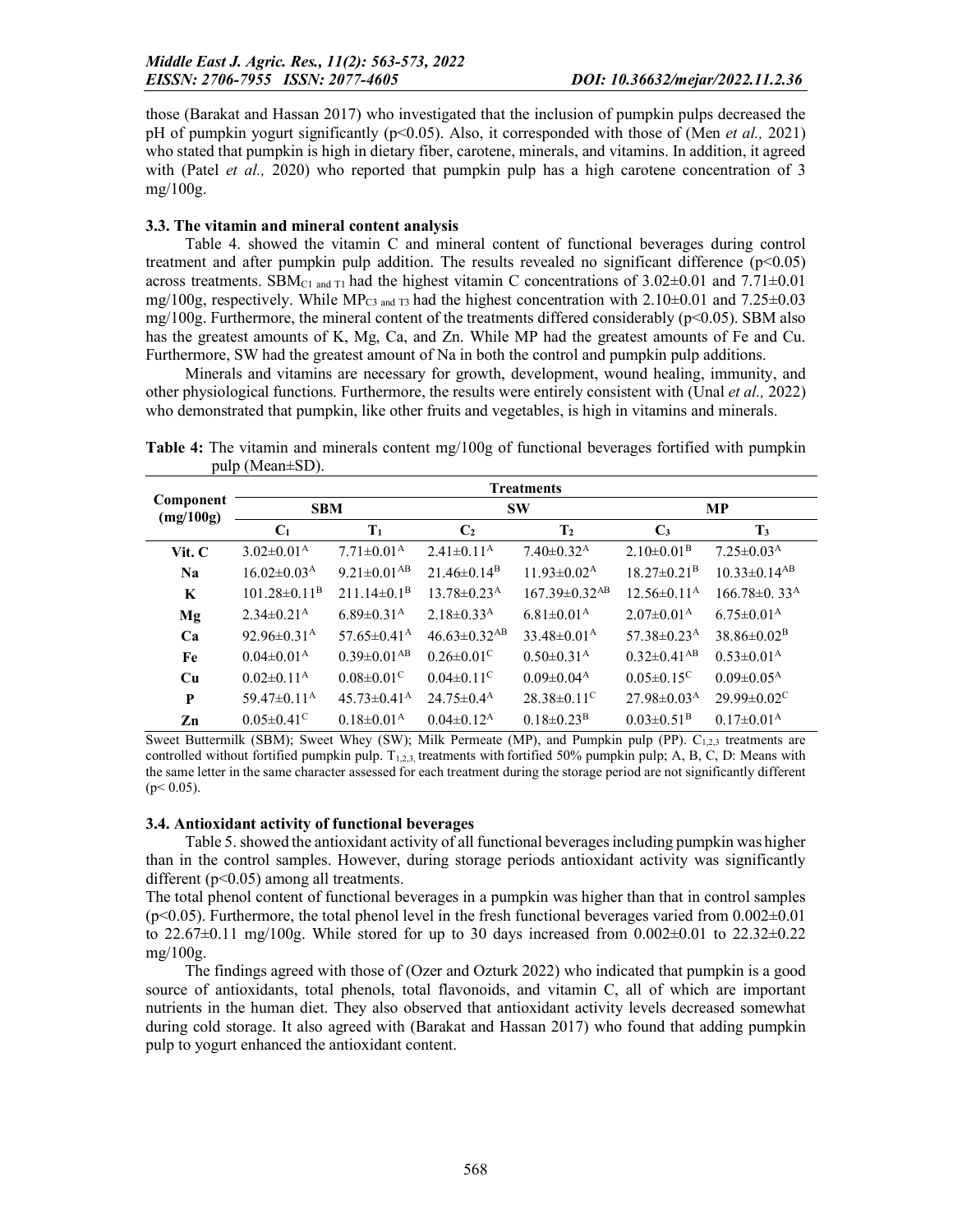| <b>Storage</b> | Total phenol (equivalent mg Gallic acid/100gm) |                                |                                |                                |                                |                                |  |
|----------------|------------------------------------------------|--------------------------------|--------------------------------|--------------------------------|--------------------------------|--------------------------------|--|
| period/        |                                                | <b>SBM</b>                     |                                | <b>SW</b>                      |                                | MP                             |  |
| days           | C <sub>1</sub>                                 | $T_1$                          | C <sub>2</sub>                 | T <sub>2</sub>                 | $\mathbf{C}_3$                 | $\mathbf{T}_3$                 |  |
| $\mathbf{0}$   | $1.00 \pm 0.21$ <sup>Da</sup>                  | $22.67 \pm 0.11$ Aa            | $0.08 \pm 0.23$ <sup>Ea</sup>  | $21.32 \pm 0.22$ <sup>Ba</sup> | $0.02 \pm 0.23$ Fa             | $20.90 \pm 0.44$ <sup>Ca</sup> |  |
| 10             | $0.82 \pm 0.01$ <sup>Db</sup>                  | $22.48 \pm 0.30$ Ab            | $0.07 \pm 0.24$ <sup>Eb</sup>  | $21.15 \pm 0.21^{Bb}$          | $0.01 \pm 0.21$ <sup>Fb</sup>  | $20.71 \pm 0.54$ <sup>Cb</sup> |  |
| 20             | $0.70 \pm 0.07$ Dc                             | $22.37 \pm 0.21$ <sup>Ac</sup> | $0.04 \pm 0.31$ <sup>Ec</sup>  | $21.03 \pm 0.40$ <sup>Bc</sup> | $0.005 \pm 0.21$ <sup>Fc</sup> | $20.62 \pm 0.21$ <sup>Cc</sup> |  |
| 30             | $0.52 \pm 0.25$ <sup>Dd</sup>                  | $22.32 \pm 0.22$ <sup>Ad</sup> | $0.02 \pm 0.32$ <sup>Ed</sup>  | $20.94 \pm 0.24$ <sup>Bd</sup> | $0.002 \pm 0.01$ <sup>Fd</sup> | $20.51 \pm 0.45$ <sup>Cd</sup> |  |
|                | Antioxidant activity (%)                       |                                |                                |                                |                                |                                |  |
|                |                                                |                                |                                |                                |                                |                                |  |
|                |                                                | <b>SBM</b>                     |                                | <b>SW</b>                      |                                | MP                             |  |
|                | $C_1$                                          | $T_1$                          | C <sub>2</sub>                 | T <sub>2</sub>                 | $\mathbf{C}_3$                 | $\mathbf{T}_3$                 |  |
| $\bf{0}$       | $17.12 \pm 0.27^{Da}$                          | $46.37 \pm 0.29$ <sup>Aa</sup> | $11.18 \pm 1.01$ <sup>Ea</sup> | 43.89 $\pm$ 0.31 <sup>Ba</sup> | $11.05 \pm 2.21$ <sup>Fa</sup> | 43.16 $\pm$ 3.2 <sup>Ca</sup>  |  |
| 10             | $17.01 \pm 0.21^{Db}$                          | $46.31 \pm 0.23$ <sup>Ab</sup> | $11.04 \pm 1.24$ <sup>Eb</sup> | $43.83 \pm 2.21^{Bb}$          | $10.92 \pm 1.21$ <sup>Fb</sup> | 43.09 $\pm$ 3.01 <sup>Cb</sup> |  |
| 20             | $16.95 \pm 0.34$ <sup>Dc</sup>                 | $46.27 \pm 0.25$ <sup>Ac</sup> | $10.99 \pm 0.31$ <sup>Ec</sup> | 43.79 $\pm$ 0.11 <sup>Bc</sup> | $10.86 \pm 0.21$ <sup>Fc</sup> | 43.04 $\pm$ 2.21 <sup>Cc</sup> |  |

**Table 5:** Total phenolic content (equivalent mg of Gallic acid/100 g) and antioxidant activity  $\binom{9}{0}$  of functional beverages supplemented with pumpkin pulp (Mean  $\pm$  SD).

Sweet Buttermilk (SBM); Sweet Whey (SW); Milk Permeate (MP), and Pumpkin pulp (PP).  $C_{1,2,3}$  treatments are controlled without fortified pumpkin pulp.  $T_{1,2,3}$ , treatments with fortified 50% pumpkin pulp; A, B, C, D: Means with the same letter in the same character assessed for each treatment during the storage period are not significantly different  $(p< 0.05)$ . a,b,c,d: Means with the same letter in the same character assessed among treatments in the same storage period are not significantly different  $(p<0.05)$ .

#### 3.5. Microbiological evaluation of functional beverages

Microbiological analysis displayed that there was a significant difference ( $p<0.05$ ) between functional beverage treatments and control samples during cold storage (Table 6). The highest total count of bacteria was MP<sub>C3</sub> showed  $4.75\pm0.09$  log cfu/ml after 30 days of storage while the lowest count was SBM $_{\text{TI}}$  at zero time showed 4.09 $\pm$ 0.05 log cfu/ml. Notably, there are no fungus or molds were detected in any of the treatments during the storage period.

| <b>Storage</b> |                               | <b>SBM</b>                       |                                | <b>SW</b>                     |                                | МP                            |
|----------------|-------------------------------|----------------------------------|--------------------------------|-------------------------------|--------------------------------|-------------------------------|
| period/days    |                               | Total bacterial count log cfu/mL |                                |                               |                                |                               |
|                | C <sub>1</sub>                | $T_1$                            | $\mathbf{C}_2$                 | $\mathbf{T}_2$                | $\mathbf{C}_3$                 | T3                            |
| $\bf{0}$       | $4.14 \pm 0.02$ <sup>Bd</sup> | $4.09 \pm 0.05$ <sup>Fd</sup>    | 4.13 $\pm$ 0.01 <sup>Cd</sup>  | $4.10 \pm 0.02$ <sup>Ed</sup> | $4.18 \pm 0.028$ <sup>Ad</sup> | 4.11 $\pm$ 0.21 <sup>Dd</sup> |
| 10             | $4.19 \pm 0.03$ <sup>Cc</sup> | $4.17 \pm 0.04$ <sup>Ec</sup>    | $4.21 \pm 0.001$ <sup>Bc</sup> | 4.16 $\pm$ 0.23 <sup>Fc</sup> | $4.29 \pm 0.52$ <sup>Ac</sup>  | 4.18 $\pm$ 0.41 <sup>Dc</sup> |
| 20             | $4.34 \pm 0.21$ <sup>Cb</sup> | $4.23 \pm 0.03$ <sup>Fb</sup>    | $4.36 \pm 0.32$ <sup>Bb</sup>  | $4.26 \pm 0.06$ <sup>Eb</sup> | $4.41 \pm 0.22$ <sup>Ab</sup>  | $4.30\pm0.11^{Db}$            |
| 30             | $4.53 \pm 0.61$ <sup>Ca</sup> | $4.32 \pm 0.04$ <sup>Fa</sup>    | $4.56 \pm 0.24$ <sup>Ba</sup>  | $4.34 \pm 0.06$ <sup>Ea</sup> | $4.75 \pm 0.09$ <sup>Aa</sup>  | $4.51 \pm 1.01$ <sup>Da</sup> |

Table 6: Microbiological evaluation (log cfu/mL) of functional beverages supplemented with pumpkin pulp (Mean±SD).

Sweet Buttermilk (SBM); Sweet Whey (SW); Milk Permeate (MP), and Pumpkin pulp (PP).  $C_{1,2,3}$  treatments are controlled without fortified pumpkin pulp.  $T_{1,2,3}$  treatments with fortified 50% pumpkin pulp; A, B, C, D: Means with the same letter in the same character assessed for each treatment during the storage period are not significantly different  $(p< 0.05)$ . a,b,c,d: Means with the same letter in the same character assessed among treatments in the same storage period are not significantly different  $(p<0.05)$ .

The total number of bacteria in dairy products plays a key role in the safety improvement and quality enhancement of the final product (De Paula *et al.,* 2021). The findings were consistent with those of (Jantapaso and Mittraparp-arthorn 2022) who indicated that bioactive compounds are based on phenolic compounds (flavonoid, phenols) that had antimicrobial activity on bacterial viability.

Yeasts and molds are indicators of general hygiene during the production process of functional beverages, whether fresh or stored, which may cause health problems in the future. The results obtained are consistent with (Atallah 2015) who demonstrated that yeasts and molds were not detected during treatments, whether fresh or during cold storage, due to good hygienic conditions during the manufacturing and storage process.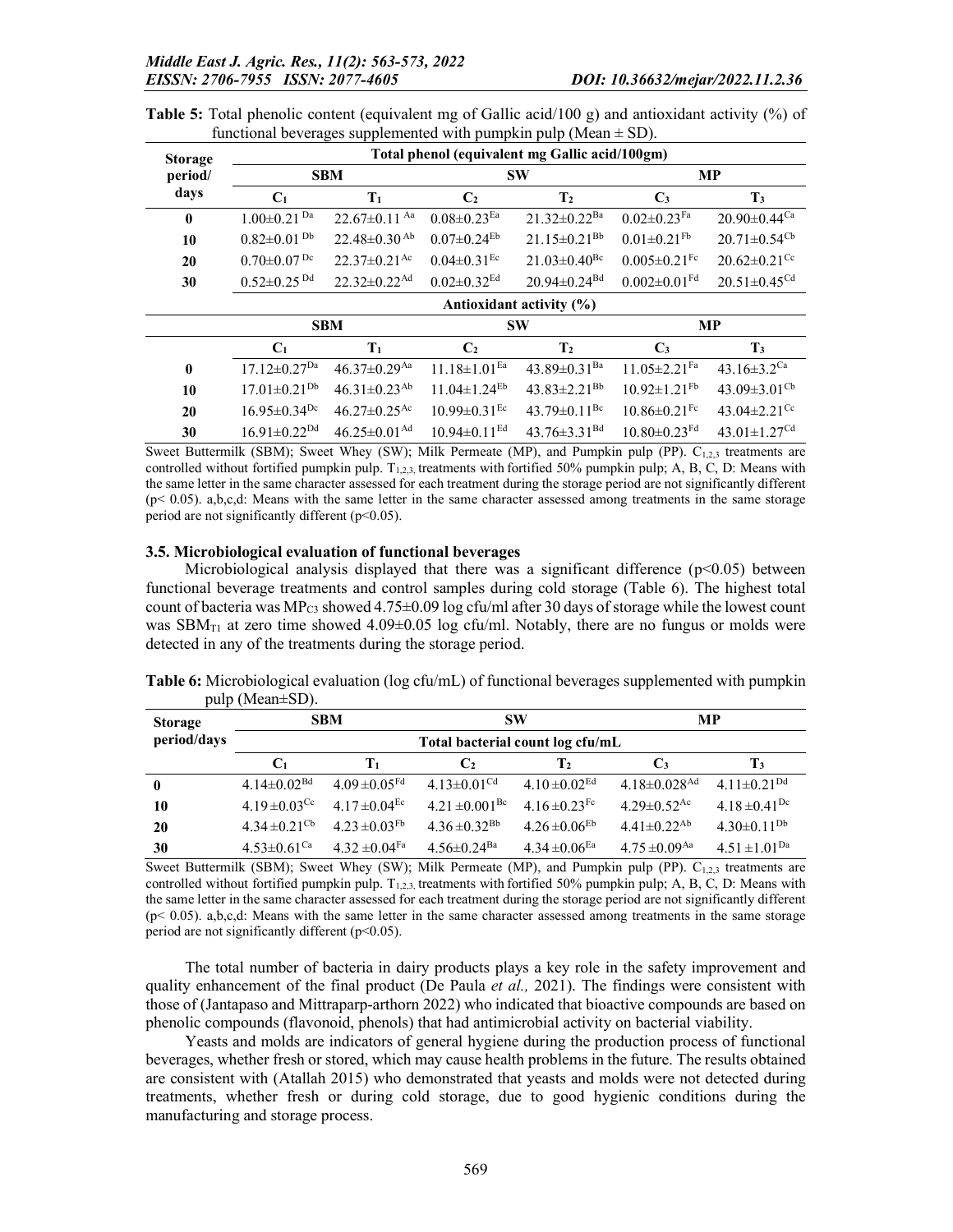#### 3.6. Viscosity and flow time assessment

In comparison to the control samples, pumpkin fruits enhanced the viscosity of the produced beverages. Figure 1. demonstrates that functional beverages containing pumpkin pulp had higher total solids levels, which may explain our findings. The findings were strikingly similar to those (Atallah 2015) who discovered that adding fruit pulp such as papaya or guava considerably enhanced the viscosity of beverages while the control treatment was significantly decreased.



Control,  $C_{1,2,3}$  and by-products treatments after pumpkin pump addition  $T_{1,2,3}$ Fig. 1: Viscosity (cp) of functional beverages fortified with pumpkin pulp

Pumpkin beverages may have the highest viscosity owing to the presence of fiber stabilizers, which have favorable functional properties such as texture, gelling, thickening, emulsification, and stability in dietary fiber-enriched diets (Men *et al.,* 2021). Viscosity is a measurement of a fluid's internal friction; it may also bind water, which might improve product consistency by increasing waterbinding capacity (Caili *et al.,* 2007). The results also revealed that the viscosity of the control sample buttermilk was greater than the other control samples such as sweet whey or milk permeate. This might be due to an increase in the number of solids in the buttermilk. Additionally, Figure 2. showed the flow time and it displayed that  $SBM_{T1}$  had higher flow time values during fresh or cold storage compared to the other treatments and the control. Moreover, the effect of adding pumpkin and storage time was significant (p<0.05). the results are in agreement with (Barakat and Hassan 2017) who reported that adding pumpkin pulp to the mixture altered the flow time/sec and viscosity.



Control,  $C_{1,2,3}$  and by-products treatments after pumpkin pump addition  $T_{1,2,3}$ Fig. 2: Flow time/Sec of functional beverages fortified with pumpkin pulp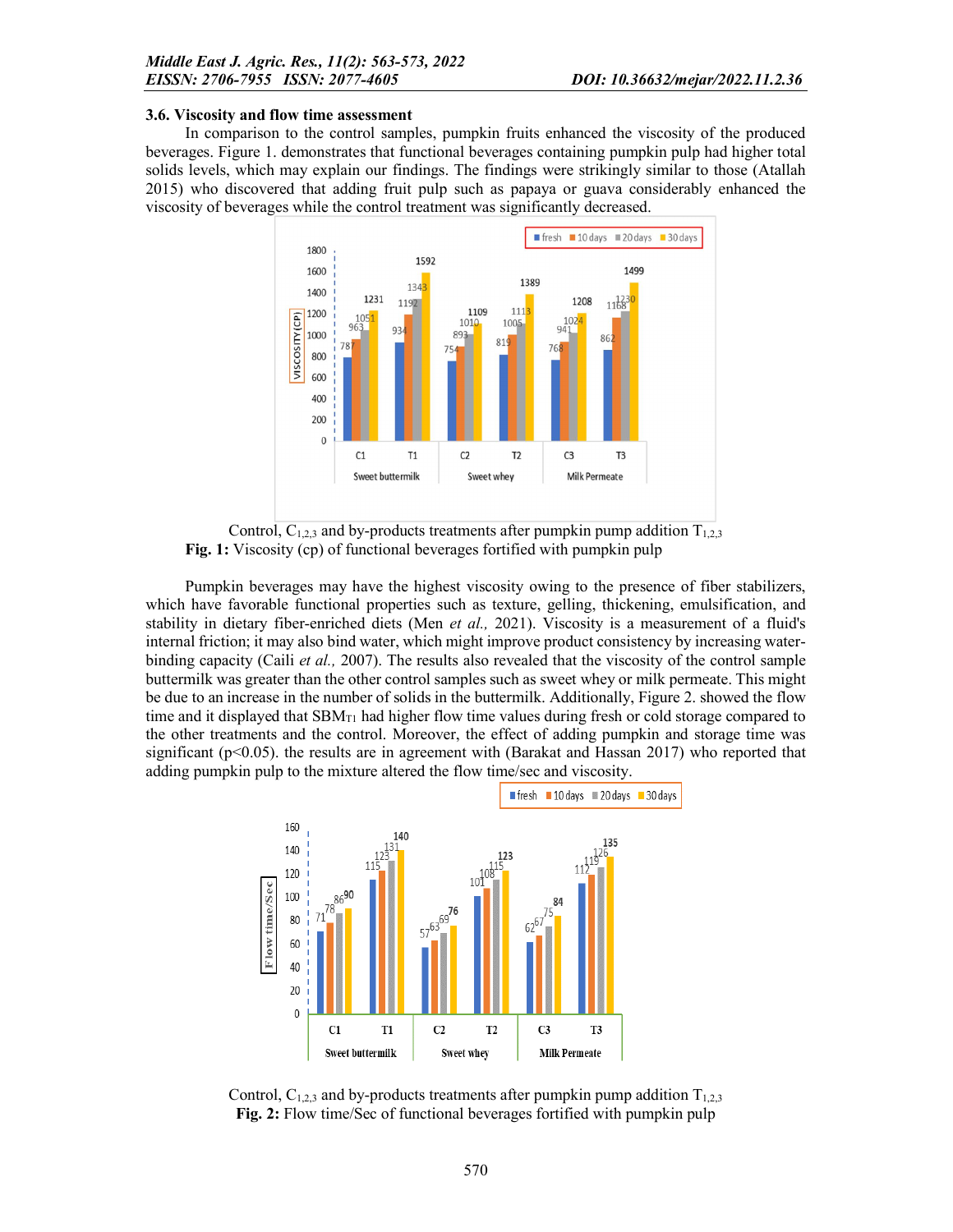#### 3.7. Sensory evaluation

There were no significant variations in sensory assessment across samples  $p<0.05$  (Table 7). A taste panel gave all functional beverages containing pumpkins an extraordinarily high score for acceptability. The organoleptic scores of all treatments improved after 10 days of cold storage. There were no differences in sensory measures across the treatments after 20 days of storage. While, after 30 days of cold storage, a similar trend occurred for all of the tested items, with slight decreases in the obtained score. The beverage samples containing pumpkin pulp achieved the highest overall score ranging from 91±0.08 to 98±0.76 during storage. Given the potential benefits of functional beverages containing pumpkin pulp, they might be utilized to mask any flavor or aroma concerns. The findings were consistent with those (Atallah 2015) who explored whether adding fruit pulp to products improves sensory evaluation.

|                               | <b>SBM</b>                  |                            | SW                          |                            | MP                          |                            |
|-------------------------------|-----------------------------|----------------------------|-----------------------------|----------------------------|-----------------------------|----------------------------|
| <b>Storage</b><br>period/days |                             |                            |                             | Color(10)                  |                             |                            |
|                               | $C_1$                       | $T_1$                      | C <sub>2</sub>              | T <sub>2</sub>             | $C_3$                       | T <sub>3</sub>             |
| $\mathbf{0}$                  | $8 \pm 0.01^a$              | $10 \pm 0.21$ <sup>a</sup> | $8 \pm 0.11^a$              | $10\pm0.31^{\rm a}$        | $8\pm0.03^{\rm a}$          | $10 \pm 0.04^{\rm a}$      |
| 10                            | $8 \pm 0.21^b$              | $10 \pm 0.31$ <sup>a</sup> | $8 \pm 0.01^{\rm b}$        | $10 \pm 0.32$ <sup>a</sup> | $8 \pm 0.41^b$              | $10 \pm 0.21$ <sup>a</sup> |
| 20                            | $7 \pm 0.04^{\text{a}}$     | $10 \pm 0.02^{\mathrm{a}}$ | $8 \pm 0.07^{\rm b}$        | $10 \pm 0.21$ <sup>a</sup> | $8 \pm 0.15^a$              | $10 \pm 0.31$ <sup>a</sup> |
| 30                            | $7 \pm 0.06^{\text{a}}$     | $10 \pm 0.04^{\rm a}$      | $7 \pm 0.02^{\text{a}}$     | $10 \pm 0.07^{\rm a}$      | $7 \pm 0.11^a$              | $10 \pm 0.31$ <sup>a</sup> |
|                               |                             |                            | Appearance (30)             |                            |                             |                            |
|                               | $C_1$                       | $T_1$                      | C <sub>2</sub>              | T <sub>2</sub>             | $C_3$                       | T <sub>3</sub>             |
| $\boldsymbol{0}$              | $28 \pm 0.03^a$             | $30 \pm 0.01^{\text{a}}$   | $25 \pm 0.01^a$             | $30 \pm 0.21$ <sup>a</sup> | $28 \pm 0.32$ <sup>ab</sup> | $30 \pm 0.01$ <sup>a</sup> |
| 10                            | $28 \pm 0.02^a$             | $30 \pm 0.21$ <sup>a</sup> | $25 \pm 0.03^b$             | $30 \pm 0.30^{\rm a}$      | $27 \pm 0.01^b$             | $30 \pm 0.41$ <sup>a</sup> |
| 20                            | $25 \pm 0.01^a$             | $30 \pm 0.06^{\mathrm{a}}$ | $24 \pm 0.21$ <sup>a</sup>  | $28 \pm 0.51$ <sup>a</sup> | $25 \pm 0.84^b$             | $30 \pm 0.06^a$            |
| 30                            | $15 \pm 0.01$ c             | $28 \pm 0.05^{\rm a}$      | $12\pm0.01^{ab}$            | $25 \pm 0.03^b$            | $15 \pm 0.01^a$             | $26 \pm 0.81$ <sup>a</sup> |
|                               |                             |                            | Flavor (60)                 |                            |                             |                            |
|                               | C <sub>1</sub>              | $T_1$                      | C <sub>2</sub>              | $\mathbf{T}_2$             | $C_3$                       | $T_3$                      |
| $\mathbf{0}$                  | $45 \pm 0.34$ <sup>a</sup>  | 58±0.31 <sup>a</sup>       | $43 \pm 0.54^{\rm b}$       | $57 \pm 0.01^{\text{a}}$   | $44 \pm 0.91^{\rm b}$       | $58 \pm 0.05^{\rm a}$      |
| 10                            | $45 \pm 0.06^{\rm a}$       | $58 \pm 0.01^{\text{a}}$   | $43 \pm 0.05^{ab}$          | $57 \pm 0.41^{\rm a}$      | $42 \pm 0.01$ °             | $58 \pm 0.03^{\rm a}$      |
| 20                            | $40 \pm 0.01$ °             | $57 \pm 0.51^{\rm b}$      | $42 \pm 0.61^a$             | $56 \pm 0.02^{\text{a}}$   | $40 \pm 0.07^{\rm b}$       | $57 \pm 0.03$ c            |
| 30                            | $40 \pm 0.04^{\rm a}$       | $55 \pm 0.23^{\rm a}$      | $40 \pm 0.01^b$             | $54 \pm 0.01$ c            | $40 \pm 0.01^{ab}$          | $55 \pm 0.01^{\rm b}$      |
|                               |                             |                            | <b>Total (100)</b>          |                            |                             |                            |
|                               | C <sub>1</sub>              | $T_1$                      | C <sub>2</sub>              | T <sub>2</sub>             | $C_3$                       | T <sub>3</sub>             |
| $\mathbf{0}$                  | $81 \pm 0.23^b$             | $98 \pm 0.02^{\text{a}}$   | $76 \pm 0.41$ <sup>ab</sup> | $97 \pm 0.91$ <sup>c</sup> | $80 \pm 0.71$ <sup>a</sup>  | $98 \pm 0.76^{\rm a}$      |
| 10                            | $81 \pm 0.43$ <sup>a</sup>  | $98 \pm 0.91$ <sup>a</sup> | $76 \pm 0.76$ <sup>b</sup>  | $97 \pm 0.70^{\mathrm{a}}$ | $77 \pm 0.01$ <sup>c</sup>  | $98 \pm 0.01^a$            |
| 20                            | $72 \pm 0.51$ <sup>ab</sup> | $97 \pm 0.63^{\mathrm{a}}$ | $72 \pm 0.23$ °             | $93 \pm 0.66^a$            | $73 \pm 0.88^{\rm a}$       | $97 \pm 0.31^b$            |
| 30                            | $62 \pm 0.01$ c             | $93 \pm 0.07$ <sup>a</sup> | $59 \pm 0.01^{\text{a}}$    | $88 \pm 0.31^b$            | $62 \pm 0.91$ <sup>a</sup>  | $91 \pm 0.08^{\text{a}}$   |

Table 7: Sensory evolution of functional beverages fortified with pumpkin pulp.

Sweet Buttermilk (SBM); Sweet Whey (SW); Milk Permeate (MP), and Pumpkin pulp (PP).  $C_{1,2,3}$  treatments are controlled without fortified pumpkin pulp. T<sub>1,2,3</sub>, treatments with fortified 50% pumpkin pulp; A, B, C, D: Means with the same letter in the same character assessed for each treatment during the storage period are not significantly different  $(p< 0.05)$ . a,b,c,d: Means with the same letter in the same character assessed among treatments in the same storage period are not significantly different  $(p<0.05)$ .

### 4. Conclusion

Combining pumpkin pulp with milk by-products such as buttermilk and sweet whey, or milk permeates in a 1:1 ratio with 4 % sugar, can efficiently generate a functional nutritious beverage. Because of its high antioxidant activity, total phenols, total flavonoids, ascorbic acid, and carotenoids, pumpkin pulp improved the flavor and nutritional value of the functional beverage. Furthermore, the sensory assessment of functional beverages was quite acceptable. Generally, pumpkin is highly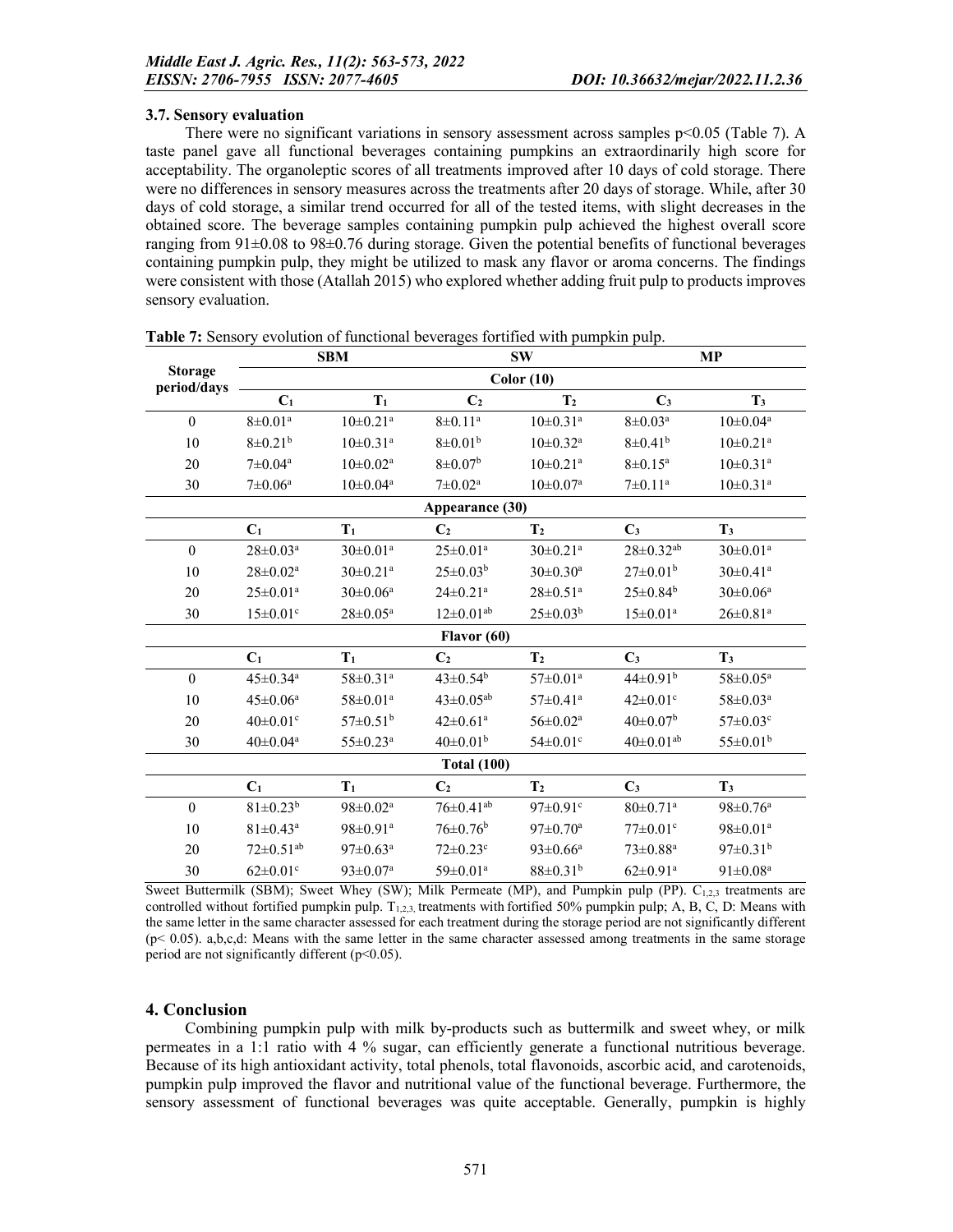recommended as a flavor enhancer and public health support ingredient in functional beverage production. Based on the chemical composition, microbiological examination, sensory functions, and antioxidant activity of the final product, recycling of dairy by-products reduces the total cost of functional beverages as well as improves the environmental impact.

#### References

- AOAC., 2012.Official methods of analysis of the association of official analytical chemists  $(19<sup>th</sup>$ ed.)," Washington D.C.USA: AOAC International., 9-13.
- APHA., 2004. Standard methods for the examination of dairy products.American Public Health Association (Eds.), 327-404. Washington, DC
- Arbuckle, W.S., 1986.Ice cream,  $4<sup>th</sup>$  Ed., the AVI publishing Co.Inc.West, Port.Connecticut, USA.
- Atallah, A.A., 2015. Development of new functional beverages from milk permeate using some probiotic bacteria and fruits pulp. Egyptian Journal of Dairy Science, 43:25-39.
- Baker, M.T., P. Lu, J.A. Parrella, and H.R. Leggette, 2022. Consumer Acceptance toward Functional Foods: A Scoping Review.International Journal of Environmental Research and Public Health, 19:1217.
- Barakat, H., and M.F. Hassan, 2017. Chemical, nutritional, rheological, and organoleptical characterizations of stirred pumpkin-yoghurt.Food and Nutrition Sciences, 8:746.
- Barros, L., A.M. Carvalho, and I.C. Ferreira, 2010. Leaves, flowers, immature fruits and leafy flowered stems of Malva sylvestris: a comparative study of the nutraceutical potential and composition.Food and Chemical Toxicology, 48:1466-1472.
- Burns, P., F. Molinari, A. Beccaria, R. Paez, C. Meinardi, J. Reinheimer, and G. Vinderola, 2010. Suitability of buttermilk for fermentation with *Lactobacillus helveticus* and production of a functional peptide‐enriched powder by spray‐drying.Journal of applied microbiology,109:1370  $-78.$
- Caili, F., T. Haijun, C. Tongyi, L. Yi, and L. Quanhong, 2007.Some properties of an acidic proteinbound polysaccharide from the fruit of pumpkin. Food chemistry, 100: 944-947.
- Costa, C., N.G. Azoia, L. Coelho, R. Freixo, P. Batista, and M. Pintado, 2021.Proteins derived from the dairy losses and by-products as raw materials for non-food applications.Foods, 10:135.
- De Paula, A.C.L., J.D. Medeiros, G.D.R. Fernandes, V.L. da Silva, and C.G. Diniz, 2021. Microbiome of industrialized Minas Frescal Cheese reveals high prevalence of putative bacteria: A concern in the one health context*.*LWT, 139:110791.
- Dinu, M., R. Soare, G. Hoza, and A.D. Becherescu, 2016.Biochemical composition of some local pumpkin population.Agriculture and agricultural science procedia, 10:185-191.
- El-Dardiry, A.I., 2017." Effect of using orange on the physico-chemical properties of ricotta cheese." Egypt.J.Agric.Res., 95 (1): 299- 318.
- Gab-Allah, R.H., and A.I. El-Dardiry, 2016. Supplementation of Buttermilk with Kaki Fruit (*Diospyros Kaki).*Egyptian J. Dairy Sci., 44 (12):77-88.
- Gebreselassie N., F. Abay, and F. Beyene, 2016. Biochemical and molecular identification and characterization of lactic acid bacteria and yeasts isolated from Ethiopian naturally fermented buttermilk. Journal of food science and technology, 53:184-96.
- Guldiken, B., Z. Gulsunoglu, S. Bakir, G. Catalkaya, E. Capanoglu, and M. Nickerson, 2021. Innovations in functional foods development. In Food Technology Disruptions. 73-130. Academic Press.
- Jantapaso, H., and P. Mittraparp-Arthorn, 2022. Phytochemical composition and bioactivities of aqueous extract of Rambutan (*Nephelium lappaceum* L.cv.*Rong Rian*) Peel.Antioxidants, 11:956.
- Kim, M.Y., E.J. Kim, Y.N. Kim, C. Choi, and B.H. Lee, 2012. Comparison of the chemical compositions and nutritive values of various pumpkin (Cucurbitaceae) species and parts.Nutrition research and practice, 6: 21-27.
- Kulczyński, B., A. Sido, and A. Gramza-Michałowska, 2020. Antioxidant potential of phytochemicals in pumpkin varieties belonging to *Cucurbita moschata* and *Cucurbita pepo* species.CyTA-Journal of Food, 18: 472-84.
- Lee, H.S., M.W. Song, K.T. Kim, W.S. Hong, and H.D. Paik, 2021. Antioxidant effect and sensory evaluation of yogurt supplemented with hydroponic ginseng root extract.Foods, 10:639.